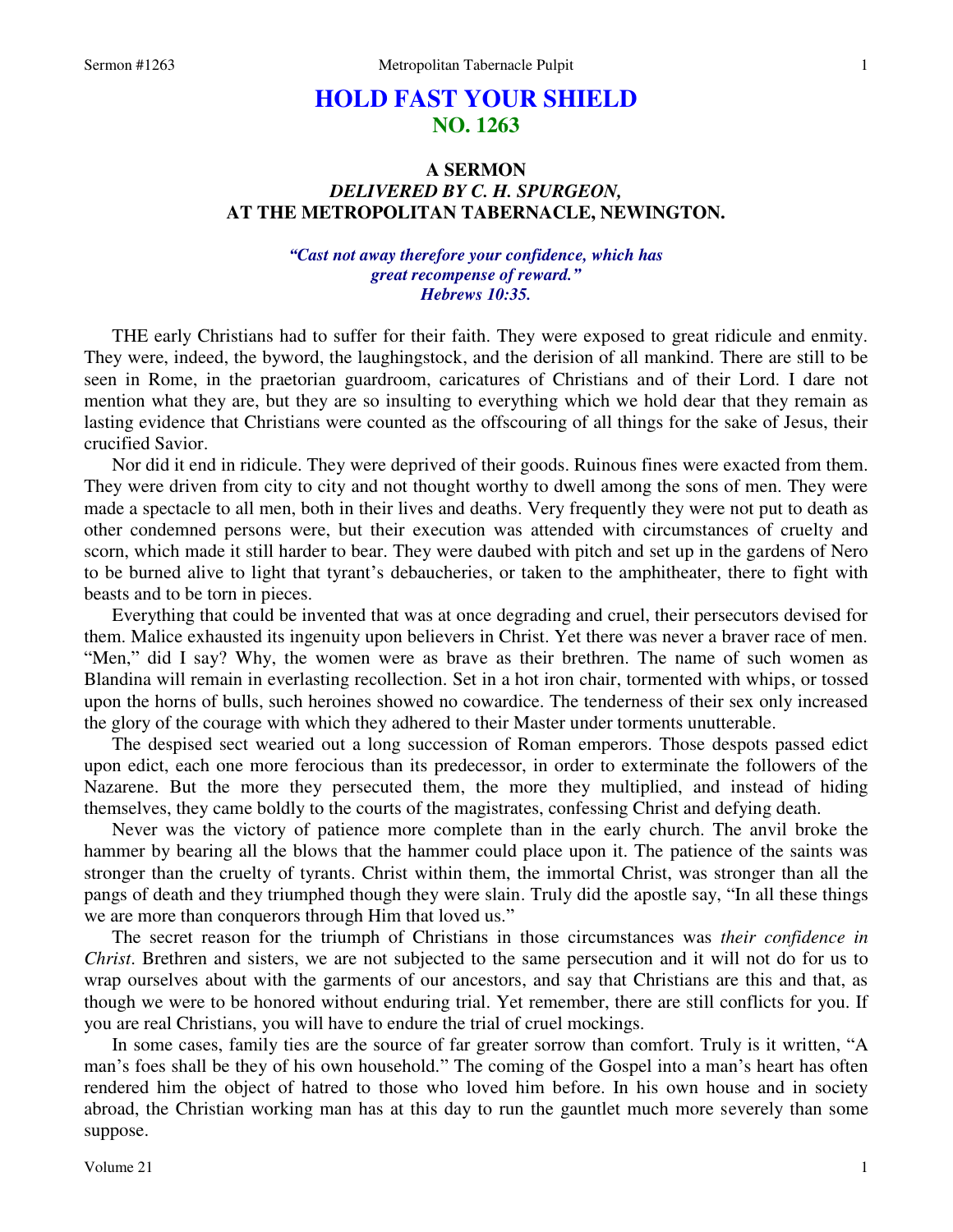And in almost every sphere of life, the genuine Christian meets with the "cold shoulder" and the sneer, and sometimes with cruel misrepresentation and slander, for until the hearts of men are changed, persecution in some form or other will continue. Those that are born after the flesh will always persecute those that are born after the Spirit.

 For us, then, our only defense is holy confidence—the confidence which sustained the martyrs—and to us Paul speaks as well as unto them. "Cast not away therefore your confidence, which has great recompense of reward."

 Let us notice, first, *the elements of this confidence* of which the apostle speaks, and then speak upon *how it may be cast away*. God grant we may never attempt to do so. Thirdly, let us consider *why it should be held fast*—because it "has great recompense of reward."

**I.** First, then, WHAT ARE THE ELEMENTS OF THIS CONFIDENCE of which the apostle speaks?

 Those who are acquainted with the original will know that it is not very easy to explain this word in one English word. The nearest approach to it would be *boldness*—"Cast not away your boldness*,*" and it is frequently translated by that word. In Acts, where we read, "When they saw the boldness of Peter and John," it is the same word in the Greek as that which is here translated, "confidence."

 But it means something rather different from boldness, because we read of Christ, in the Gospel by Mark, that He spoke *openly,* and there the word is precisely that which is here used and translated "confidence." And the apostle says, "We use great *plainness* of speech," and there the word is the same also. It means that freedom, that peace, that at-home-ness, which makes a man feel bold, free, confident. We come back to the word in the text—your confidence, your child-like plainness, freedom, quietude, peace of heart, rest, sense of security, and therefore, courage. The apostle meant a great deal when he said, "Cast not away therefore your confidence."

 And the elements of it seem to me to be these. First, c*onfidence in the principles which you have espoused*. Some persons appear to think that a state of doubt is the very best which we can possibly reach. They are very wise and highly cultured individuals, and they imagine that by their advanced judgments nothing in the world can be regarded as assuredly true. Some of the broad church school would seem to believe that no doctrine in the Bible is worth dying for, or worth anybody's losing over and above a halfpenny for.

 They do not feel sure of any doctrine—it may be true and there is a good deal to be said for it, but then a good deal may be said on the other side, and you must hold your mind "receptive" and be ready to accept "new truth." Some Robinson or other said something about new truth, as if there ever could be such a thing, and under cover of his probably misinterpreted speech, like chameleons, they are always taking their hue from the particular light that falls upon them. They have no light in themselves and no truth which they hold to be vital.

 Such people cannot understand this confidence, but the smallest babes in the family of faith know what it means. Here are certain things which God has taught me. I believe them and am sure about them. "Dogmatical," one says. Exactly so, call it what you like, but we are bold to confess that there remains no doubt to us after God has spoken. The question is solved by God's Word. The doubt is laid to sleep forever by the witness of the Holy Spirit. Oh, to know the grand truths of the Gospel and to know them infallibly.

 For instance, the grand doctrine of the substitutionary sacrifice of the Son of God—to know it and hold it and be able to say, "Let others question and quibble, but I believe it. It is my only hope, it is all my salvation. I stake my soul upon it. If that be not true, then am I lost." And so with regard to all the other grand truths of revelation, the thing is to know them and grasp them firmly. There must be leverage if we would move men and to have a leverage you must have a fixed point. There must be certain undoubted truths about which you can sing, "O God, my heart is fixed. My heart is fixed. I will sing and give praise"—things which you perceive to be plainly taught in the Scriptures—things brought home by the power of the Holy Spirit.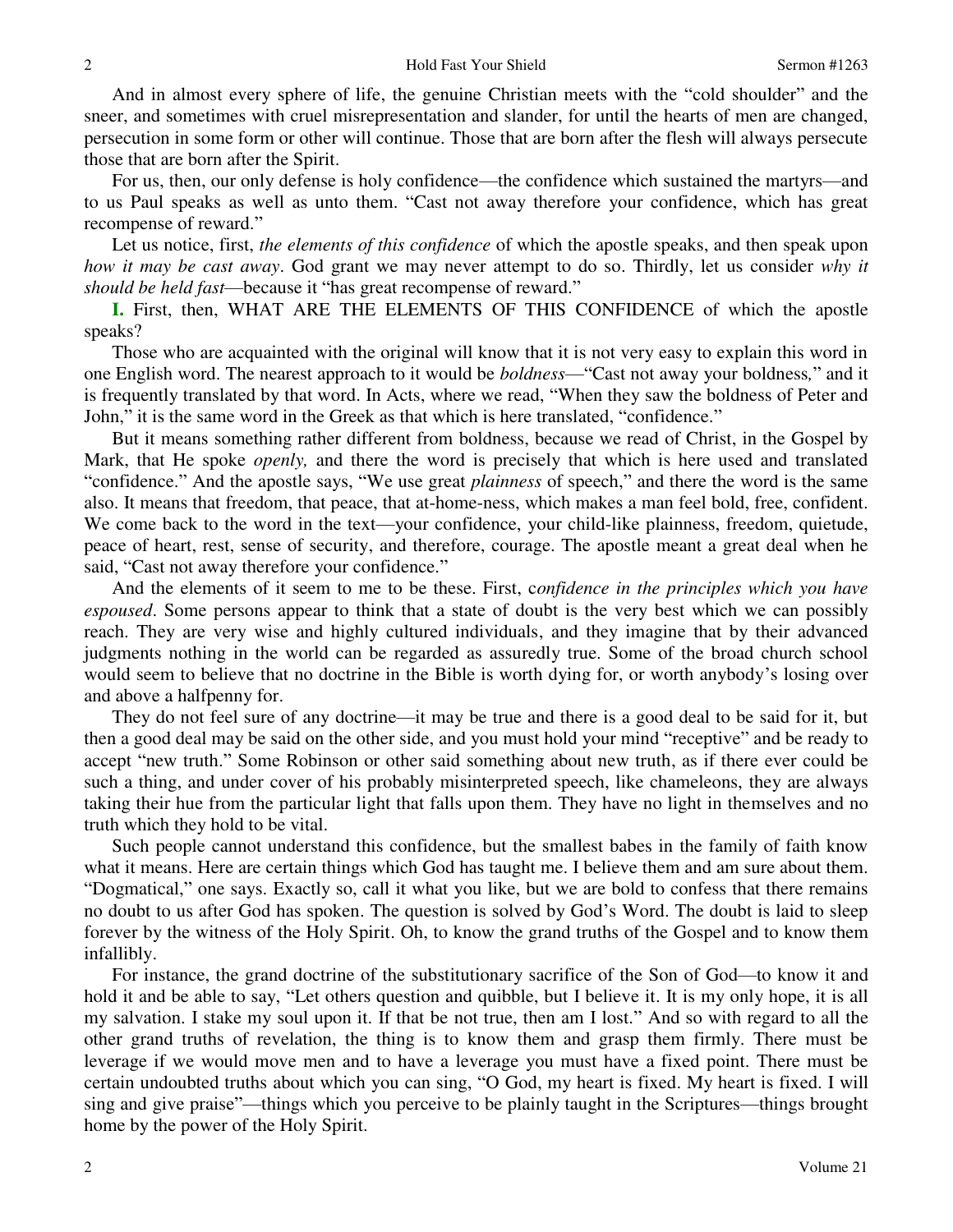This is the groundwork of true confidence. But to make it complete there must be *an open acknowledgement of our belief in our Lord Jesus*. The apostle has said, "Hold fast the profession of your faith," not merely your faith, but the profession of it. To hold a truth which I am ashamed to utter is to be false both to God and man. To have convictions which I stifle and principles which I dare not avow is to be unworthy of the Lord that bought me and unworthy of the Spirit who has instructed me. God forbid that we should glory save in the cross of our Lord Jesus Christ, but God forbid that we should refuse to glory in that. Let us never cloak our faith in Jesus, whatever be the company, and though we are not to cast pearls before swine, yet if a time comes to exhibit pearls, let us not conceal them, even though swine should gaze upon them.

 We are not sent into the world to comfortably sneak through it into heaven, but we are sent, like a troop of soldiers, to fight our way and to win a victory all along from the beginning of our pilgrimage even to the close of it. The colors are not to be covered up and kept by the color-sergeant in a tent somewhere in the rear, but they are to be unfurled to the breeze and borne in the van, and every believing soldier is to labor earnestly to bear them farther forward, and to smite the foe that dares to insult the standard of the Lord. "Cast not away your confidence;" that is, hold confidently the truths which God has taught you, and never blush or stammer, or show the slightest sign of hesitancy in avowing them.

 To do all this you must *know your own interest in those* truths. A man will readily let go a truth which may condemn him. Who will die for a truth in which he has no share? The man who can live and die for Christ is the man who believes that Christ has lived and died for him. A doctrine—what is that? A mere statement written in a book. It stirs no man's heart and awakens no one's enthusiasm. But a blessed truth which has been verified in one's own experience, in which one feels that he has a share, nay, which is all his own—this is a thing for which a man may well be willing to be counted the offscouring of all things.

 Beloved Christian friends, do you know that you have passed from death unto life? If so, you do not doubt the doctrine of conversion. Do you know that you have been washed in the blood of Jesus? If so, you do not doubt the doctrine of atonement. Do you know that Christ has saved you, and that you are one with Him? Then you do not doubt the doctrine of union to Christ. Do you know that He has preserved you to this day? Then you do not doubt His faithfulness—you have proof of it before your eyes. We must "eat this roll," as Ezekiel did, before we can bear testimony to it. The truth must be the food of our spirits, the sustenance of our inward life, before we can have that confidence in it which the apostle bids us never to cast away.

 These are the first points of confidence—a full conviction of the truth of the Gospel, willingness to confess it, and a full assurance of our own interest in it. But the word, as I have said, cannot have all its meaning brought out by this word boldness. It means beside, *a full and firm reliance upon the faithfulness of God*, so that we are free from all mistrusts, and fears, and simply rest in God. It is a very sweet thing to admit that God is true and to sing with the psalmist of old, "His mercy endures forever." "Why," says one, "that is a very simple fact and I never doubted it." Dear brethren, when the Holy Spirit taught the psalmist to make that psalm whose many verses conclude with, "His mercy endures forever," He knew very well that we do not so easily believe in the Lord's enduring mercy as we think we do. And therefore He has given us line upon line and precept upon precept.

 Do you not feel that you have a very great deal of faith in God when you have no afflictions? Do you not feel sure about your daily bread when you have a good job, or have an excellent pension, or a good sum of money in the bank? Such faith is very easy and very unreal—the publicans and sinners have that faith. But to trust in God when you see nothing but starvation before you, to believe when you cannot see, ah, this is another kind of faith, and *the* faith and the only faith that is of the operation of the Spirit of God.

 I wonder whether you could have believed in Jesus if, for having been here last night, you had been arrested at the foot of the steps of the Tabernacle and taken off to Horsemonger Lane jail, and kept there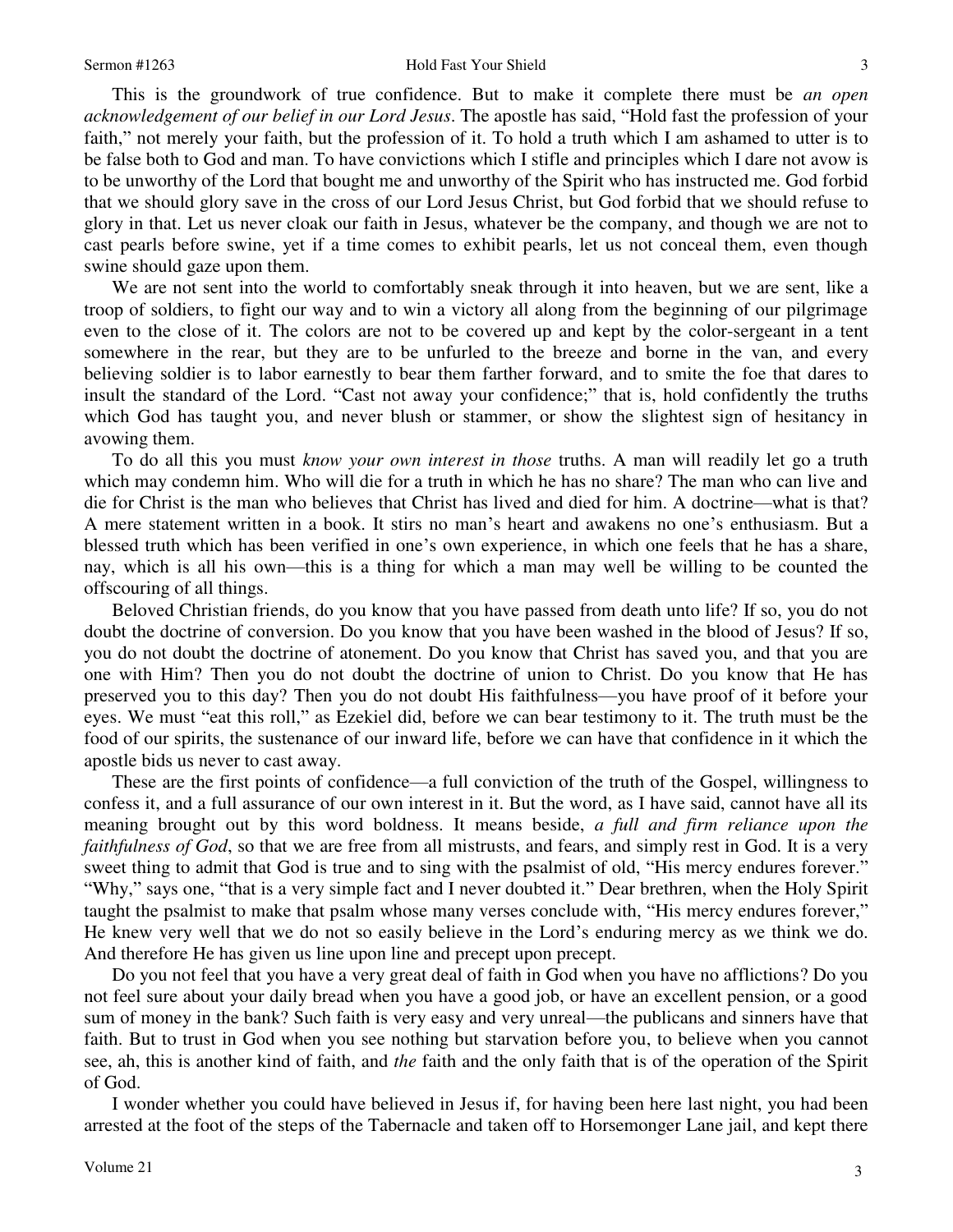in prison in the dark, with only bread and water for several months. Suppose you were occasionally stretched upon the rack, or beaten with rods? Would you feel in the loneliness of the prison, smarting under the wounds you endured, quite sure that all things worked together for good—quite certain of that promise, "I will never leave you, nor forsake you"?

 If it were intimated to you that tomorrow morning you must go out to be burned to death in the great square of the city, or to be torn to pieces in the amphitheatre by wild beasts, would you be quite sure that the promises of God were faithful and true? Yet, beloved, that is the kind of faith we must have, for God deserves it, He cannot lie. He has promised that those who trust in Him shall never be forsaken or confounded, world without end. Now, to have the confidence of the text, we must subscribe in heart to a full surrender—"Whatever happens, I believe in God. Come what may, I rest in His promises and I leave my matters entirely in His hands, resting them with Him as with a faithful Creator." Happy is the man who has this confidence. Let him take care that he never casts it away.

 Where that confidence really reigns in the soul, it takes the form of a sense of *full acceptance before God*. Let me illustrate that by the condition of a child. A child that lives in full confidence with its father is quite sure of its father's love, it is also sure about its father's wisdom, and consequently, quite content with all its father's dealings. This is confidence and the sort of confidence which is meant in the text. That, at least, is part of what is meant—confidence towards God—confidence that all is well between my soul and God—that I can walk with Him in the light as He is in the light—that the blood of Jesus Christ His Son cleanses from all sin and that therefore I have fellowship with Him as a man has fellowship with his friend.

 We must have confidence so as to avail ourselves of perpetual access to God, so as to be able to speak with Him at all times, not merely in the closet where we are accustomed to pray, but everywhere. True confidence makes the believer feel, "I am God's child. I can speak with my Lord whenever I will and I can hear His voice everywhere—hear it in nature as well as in the Bible. I dwell always in my Father's own house at home and I know that 'goodness and mercy shall follow me all the days of my life.'" Oh, what a sweet feeling that is, to know that you are ever near to God, that He is ever with you, and consequently, you are always at home and your Father is always accessible.

 Upon this there follows that further confidence, of which John says, "This is the confidence that we have in him, that if we ask anything according to his will he hears us"—confidence that *when we pray we shall be heard*. Now, all Christians accept this as a matter of doctrine, but very few Christians really believe it. When you talk to them about God's hearing prayer, they open their eyes at you. You tell them some cases in which He has answered you, and they look upon you as a wonder. Dear Mr. Muller's orphanage at Bristol is thought to be a sort of miracle and we ourselves, in that and other cases, are conscious of a feeling of astonishment when we hear of God's answering prayer. It should not be so.

 If we have the confidence we ought to have in our heavenly Father, we shall be astonished at His goodness, but we shall not be astonished at the fact that He keeps His promises and answers His children's prayers. I sometimes felt, when I was a child, astonished at my father's goodness in giving me what I asked for. But not when he had previously promised it to me. A loving child asks with expectation. Probably if he had not the expectation he would scarcely ask, but he asks because he expects to receive. And oh, what a sweet confidence that is—to know that God is your Father, that you are on happy terms with Him through Jesus Christ, and that you may speak to Him and whatever you desire you may ask of Him, pleading that promise, "Delight yourself also in the LORD and he will give you the desires of your heart." Oh, blessed, blessed confidence! May we always enjoy it!

 Over and above that, how delightful to feel that *even what we do not pray for, by reason of ignorance or forgetfulness, our gracious God will bestow*. "Your heavenly Father knows what you have need of before you ask him." I would pray as if I had to remind the Lord of everything, and yet feel when I have done that, He has never forgotten, nor could He fail to give anything that was good for me, for did He not say, "No good thing will I withhold from then that walk uprightly"?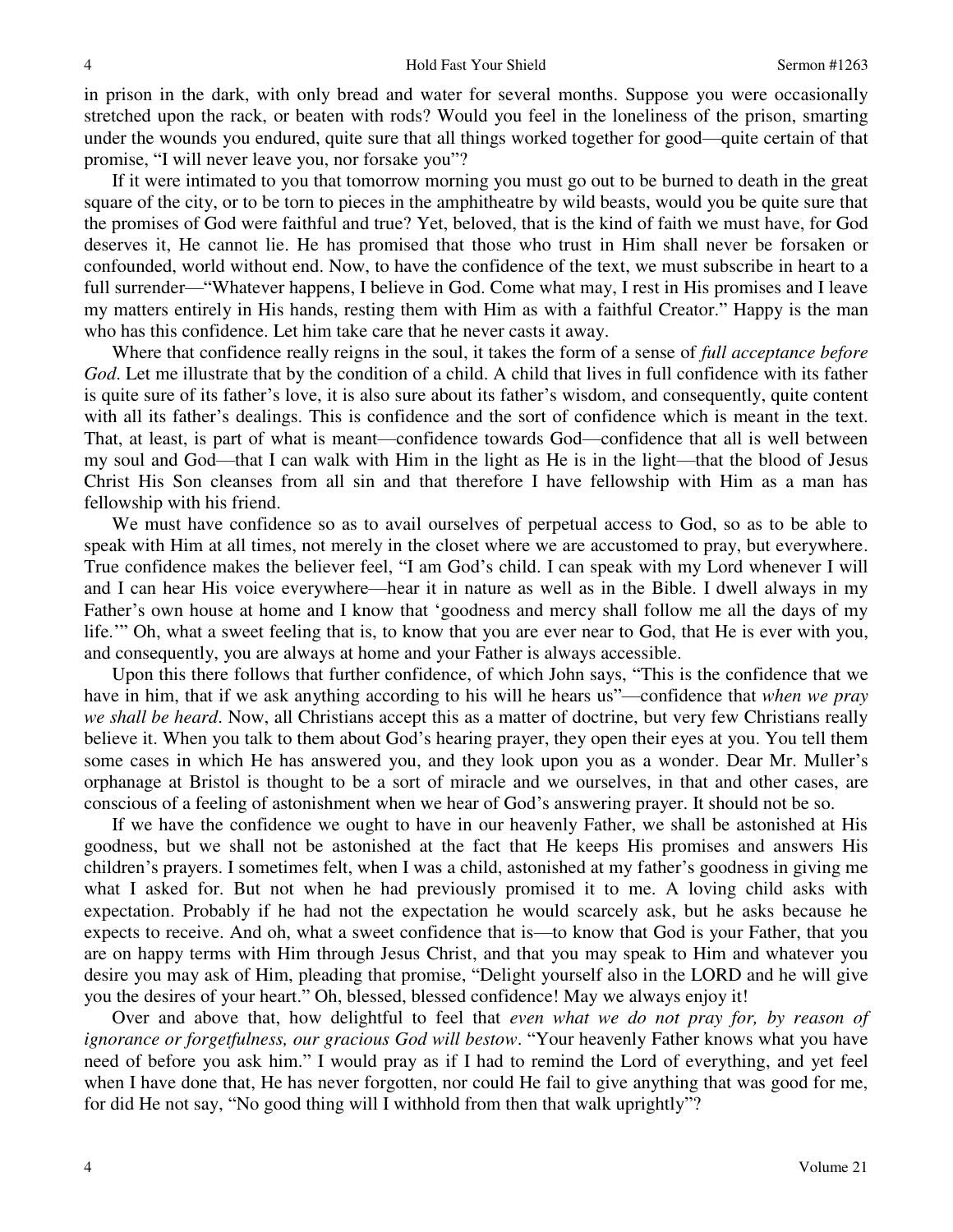Beloved, this is the confidence that we have towards God that He will bestow upon us all things necessary for this life and godliness, that He will not suffer us to be tempted above what we are able and that when He sends a trial, He will also make a way of escape. "Ah," says one, "that is a happy way of living if we could only attain to it." That is how you ought to live, dear brethren, and if you ever do so live, then remember the text, "Cast not away therefore your confidence." If you get it, hold it. If you have a childlike simplicity of confidence in God, reckon it to be a priceless jewel and watch it night and day. Let no one rob you of it, but labor with might and main, by His blessed Spirit, to abide in this confidence as long as you live.

 You may add to all this the confidence that *He is able to keep that which you have committed to Him*, for we have this confidence—that whether we sleep or wake we shall be together with Him. "We are confident, I say, and willing rather to be absent from the body and present with the Lord," for we are confident that though we shall drop this tabernacle, "We have a temple of God, a house not made with hands, eternal in the heavens." With confidence we are looking forward to resurrection after death. We are looking forward to a grand reunion with the beloved ones that have gone before, looking forward to being satisfied when we awake in His likeness, looking forward to seeing the King in His beauty in the land that is very far off. We are looking forward to sitting upon Christ's throne, even as He overcame and has sat down with His Father upon His throne.

We comfort one another with these words. Yes, we joy and rejoice, and we reckon that the sufferings of this present time are not worthy to be compared with the glory that shall revealed in us. Oh, blessed confidence, the confidence that He will keep us while we are here and will glorify us hereafter. As sure as Christ is glorified so must His people be. "If we suffer with him, we shall reign with him." This is the confidence we have in Him. Cast not away your confidence.

**II.** Having thus labored as best I could to show the confidence, let us now spend a few moments in considering HOW WE MAY CAST IT AWAY.

 It strikes one, at once, on reading the passage—and the best expositors think so too—that there is here an allusion to the Greek soldier with his shield on his arm. When he went out to battle, wearing his shield, which covered him from head to foot, the rule was that he must either come back with his shield or be brought back upon it, but he must never cast it away. Among the Spartans, there was a law that any soldier who cast away his shield must die—he was not fit to be a soldier.

 You remember how one of the old Scriptural songs speaks of the shield of the mighty which was vilely cast away? This showed that in the old war times, the casting away of your shield was a disgrace. It was showing the white feather. It was giving up the conflict and ceasing to hope for safety, much less victory. Our confidence is our shield and we are not to cast it away, or suffer any to tear it from our arm, but hold it fast until the battle is fought and the victory is won forever.

 How can you cast your confidence away? You can cast it away by *changing it for self-confidence*. You can get off from the platform on which you now stand, which is that of simple confidence in your Savior, and you can very readily grow confident in yourselves. All along the road to heaven there are many junctions and at every one of these, the devil cries out, "Change here for self-righteousness!"

 The high level railway of the perfect brethren has been much infested of late by devils which cry, "Change here for self-confidence!" When I hear how good they are and how they have conquered their tempers, I am delighted to hear that they are on such good terms with themselves. But at the same time I remember the proverb, "Let another praise you and not your own lips," and I conclude that if they had been quite as good as they say they are, they would have held their tongues about it.

 My dear brother, you who have begun in the Spirit, do you hope to be perfected by the flesh? Hang on to Christ, as a sinner's Savior, till you die. If it has been Christ up till now, do not put, "Christ and Co." now, for that firm will fail inasmuch as one of the partners is already a bankrupt. Christ alone will stand and stand forever. Whatever run there may be upon that bank, it will pay out gold coin without end. When *you* come in, it is a *mésalliance* altogether. Better to yoke a cherub with an ant than to think

5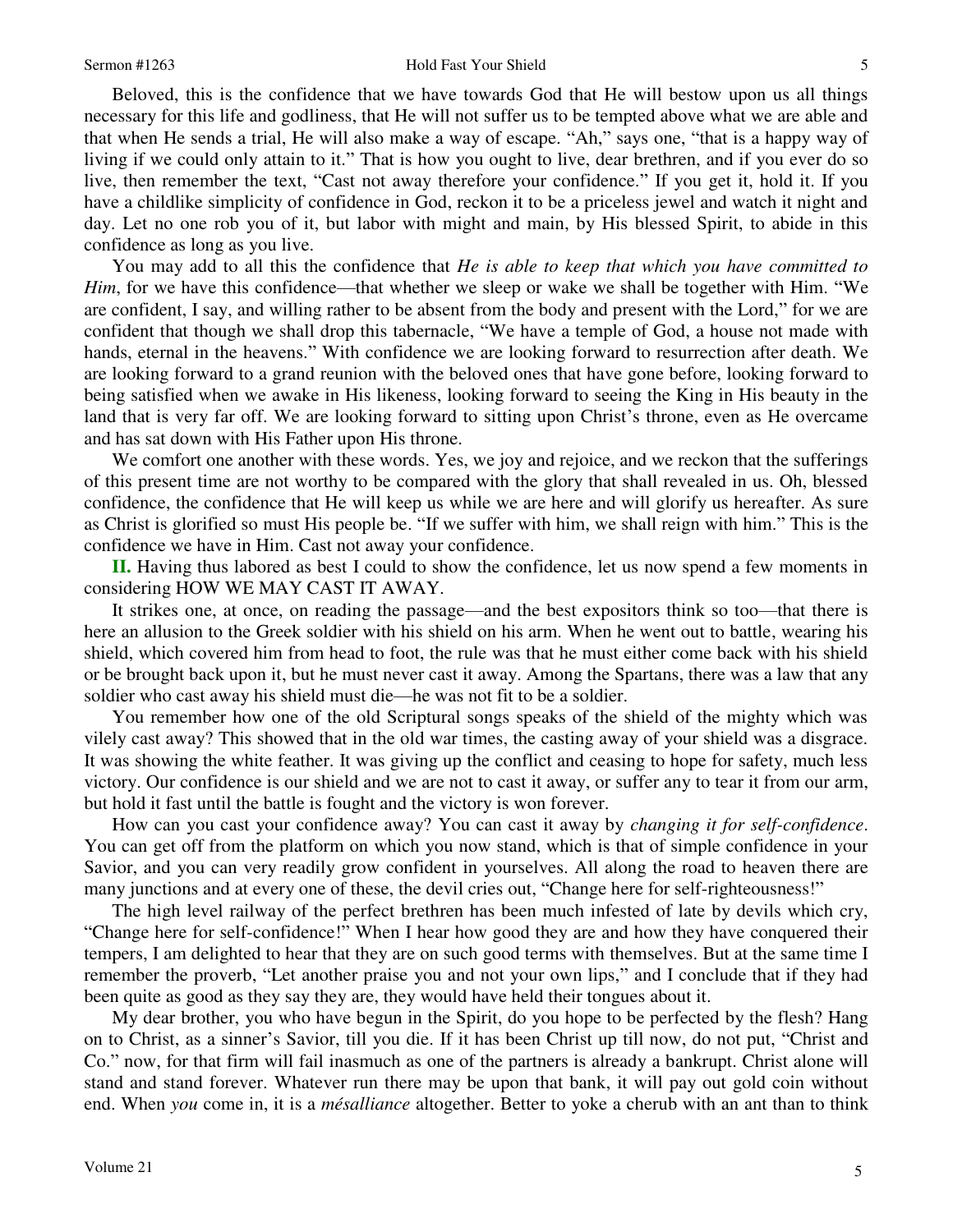of yoking yourself with Christ. You have cast away your confidence if, in any measure or degree, you confide in self. God keep us from that and hold us fast to the platform of simple reliance on Christ.

 I remember telling you years ago a story you have often met with since, of poor Jack the huckster who heard a little ditty sung—

### *"I'm a poor sinner, and nothing at all But Jesus Christ is my all in all."*

That exactly suited Jack because he had nothing of his own, and so he took Christ and trusted Him. He wanted to join the church and they asked what was his experience, and he said he did not think he had any, only he was a poor sinner and nothing at all, and Jesus Christ was his all in all. "But," they said, "don't you have doubts?" And he said, "Well, what is there to doubt? I know that I am a poor sinner and nothing at all, I cannot doubt that. And Jesus Christ is my all in all, for the Bible says so, and why should I doubt it?" They could never get him away from that standpoint.

### *"I'm a poor sinner, and nothing at all But Jesus Christ is my all in all."*

 Ah, brethren, if you get an inch above that platform, you will have to come down again. Be empty and Christ will be your fullness, but if you become full in yourself you have done with Christ. Cast not away your confidence by leaving your simple reliance upon Jesus Christ.

 Some, however, cast away their confidence by *giving way to sin*. Look at the child I spoke of just now who has such confidence in his father. He goes in and out the house and asks for what he wants and expects to receive it because he knows his father loves him. But see, he has done what his father told him not to do! Do you not see that his confidence is gone? At night he slinks away to bed. In the morning at breakfast he does not eat much, for his father is grieved. That child does not think that he has ceased to be his father's child, but he knows that his father is grieved with him, and he cannot act with freedom and confidence.

 If his brothers were to say, "John, ask father for such-and-such," he would say, "No, you had better go, I am out of favor with him." Perhaps the father has not said a word yet, but the boy is conscious of having done wrong and is ill at ease. If he is a wise child he will go at once and say, "Father, I have done wrong. Forgive me." And after his father has said, "Yes, dear child, I forgive you," his confidence will return, but by doing wrong, he has cast away his confidence. He has faith in his father that he will provide him with food and raiment and all things needful, he never loses that faith—but when he disobeys, he has not that confidence towards his father which enables him to act as a loving, favored child should do.

 My brothers and sisters, we cannot enjoy confidence towards God if we live in disobedience. Old Master Brooks says, "Assurance will make us leave off sinning, or sinning will make us leave off assurance." And depend upon it, it will. He who lives in the light of God's countenance must mind what he is doing. Kings' favorites live under a jealous eye. More is expected from those who lean their heads upon Christ's bosom than from any other of the disciples. You cannot grieve your heavenly Father and yet feel the same confidence towards Him.

 Perhaps some of you know that you have not this confidence. Remember that the Lord is ready to forgive you. He is waiting for you to come and say, "Father, I have sinned." Never let sin rankle in your conscience. It is well every night to clear all out by confession. Dear Mr. Muller said from this pulpit, "Do not begin the day unless you feel happy in the Lord." The advice is good. See that you walk in obedience with great watchfulness, so shall you have the freedom of children towards God. "Beloved, if our hearts condemn us not, then have we confidence towards God."

 There is another way of losing our confidence, and that is *by getting into worldly company* and mixing up with the gay and frivolous. A child would soon lose his loving, confident feeling towards his father if his father had an enemy opposite, and he constantly went into that enemy's house and heard all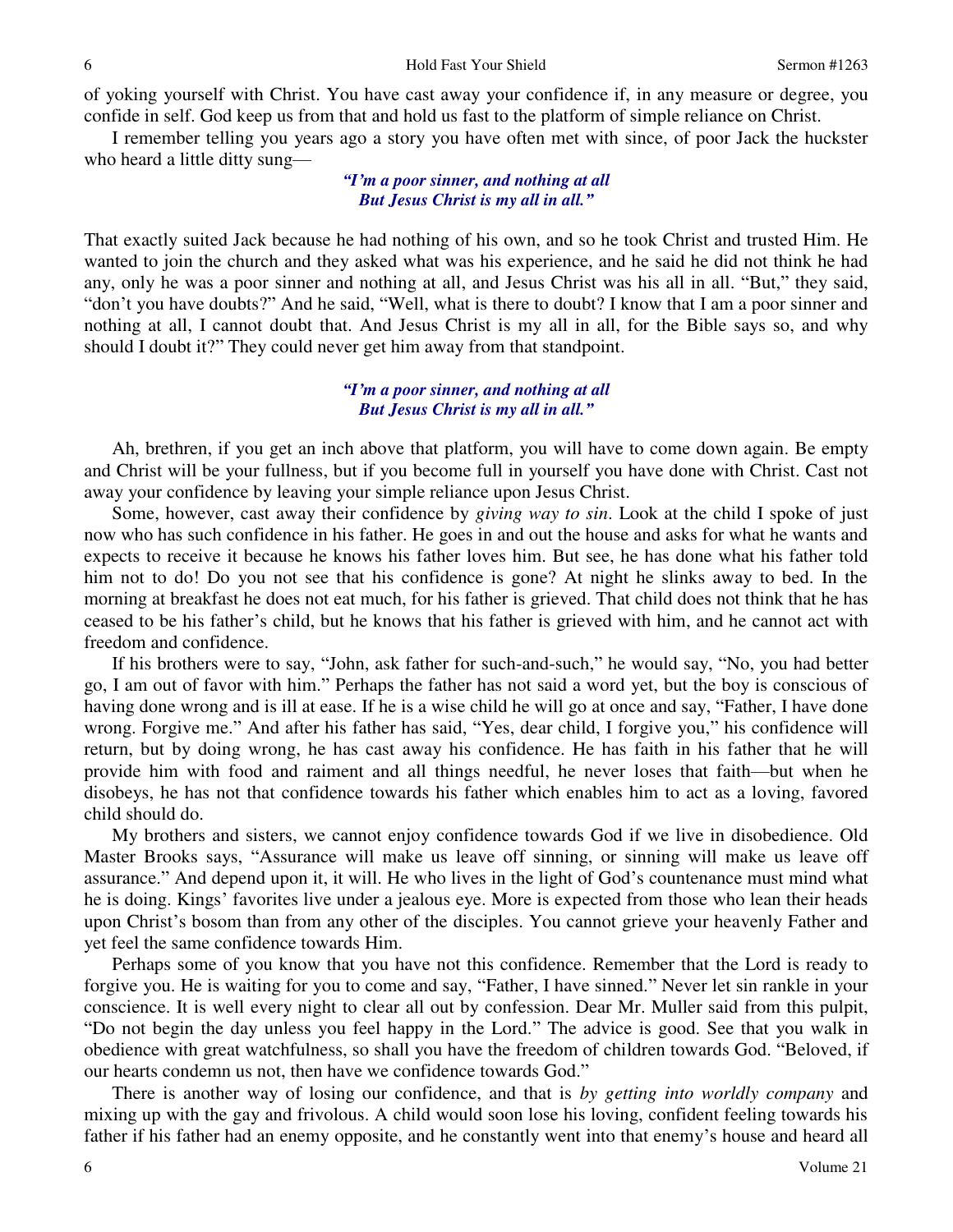the language that was used there. Why, he would gradually harbor hard and wrong thoughts about his father—and if his father knew that he had been associating with his enemies, the child could not feel towards his father as before. Have you been cast into company some evening where the conversation was not at all to edification, but light and frivolous, and perhaps worse? If you are a child of God, have you not felt unfit for devotion when you reached home? You wanted to pray, but you could not.

 A deadening influence will come over your intimate communion with God if you are on close terms with unbelievers. You cannot walk with God and His enemies. You cannot be in league with Christ and Belial at the same time, or sit at your Master's table and expect Him to smile upon you after you have partaken of the cup of devils. Do not lose your sweet confidence and holy boldness in God's presence by associating with the world, but come out from among them and be you separate.

 You can very easily lose your confidence *by changing your aim in life*. The Christian's aim in life is to live for God's glory. If he does so, no persecution can ever shake him. If his goods are spoiled, he says, "If it glorifies God for me to lose my property, I am no loser. I gave my goods to God years ago." If he is put in prison, he says, "I have lost my liberty, but I am no loser. I gave up my liberty to God long ago." If they tell him that he will die, he says, "Well, I am no loser, for I gave Him my life long ago. I am altogether Christ's." While your object is God, you will be bold as a lion, but a sordid motive is the mother of cowardice.

 Suppose a minister preaches so that he may receive honor of men, how anxious he will be to please his hearers, and he will cut and trim to do so. But if his sole object be the glory of God, he will not smooth his speech or withhold rebukes because of man's anger. He will care no more for human criticism than for the sighing of the rushes by the river. If we once shift our motive, if we seek after honor from men, or for money, or anything of self, we have cast away our confidence. You can be perfectly confident when you feel, "What I have done I did for God's glory. I have a clear conscience about it." But your confidence is gone if your motive is selfish. Why, you can look seven thousand devils in the face and not care for one of them when your conscience will bear the piercing eye of God, but if you must confess to sordid motives, you fall from your excellency and stand in doubt of your own rectitude. Cast not away your confidence, then, by shifting your aim.

 Alas, dear friends, some unhappy professors have apparently cast away their confidence *in utter unbelief*. They set out with a great confidence of a certain sort. Like Pliable, from the City of Destruction, they were going to have the Celestial City and enjoy it forever. But they fell into the Slough of Despond and they felt that their confidence could not be kept up, and so they got out of the slough on the side that was nearest their own house, and went back through sheer despair of better things. May God keep you from this!

 Remember, if you really are Christians, there is nothing for you but to fight it through. This is what Bunyan impresses upon us in his portrait of the Pilgrim, who, when he saw Apollyon standing across the way and heard him swear that he would spill his soul, would have turned back, but he reflected that he had no armor for his back, so that to retreat would be certain destruction. For you there is nothing but to cut a lane right through your enemies till you come up to the throne of God. To turn back means sure damnation. God's vengeance rests upon the deserter and the apostate. Oh then, brethren, we must go forward and may God the Holy Spirit help us to do so, but if we think of turning aside, we are casting away our confidence and renouncing its reward.

**III.** I will close by noticing THE REASONS GIVEN IN THE TEXT FOR HOLDING FAST OUR CONFIDENCE.

 The first argument in the text is "therefore." "Cast not away *therefore* your confidence." What does this "therefore" mean? Why, it means this—*because you have already endured so much*. You were made a laughingstock and you suffered the loss of your goods, therefore, cast not away your confidence, for if you do, you will have suffered for nothing. I have known a man begin to build his house and he has spent a great deal of money upon it. And at length, he has thought, "I do not quite like the situation.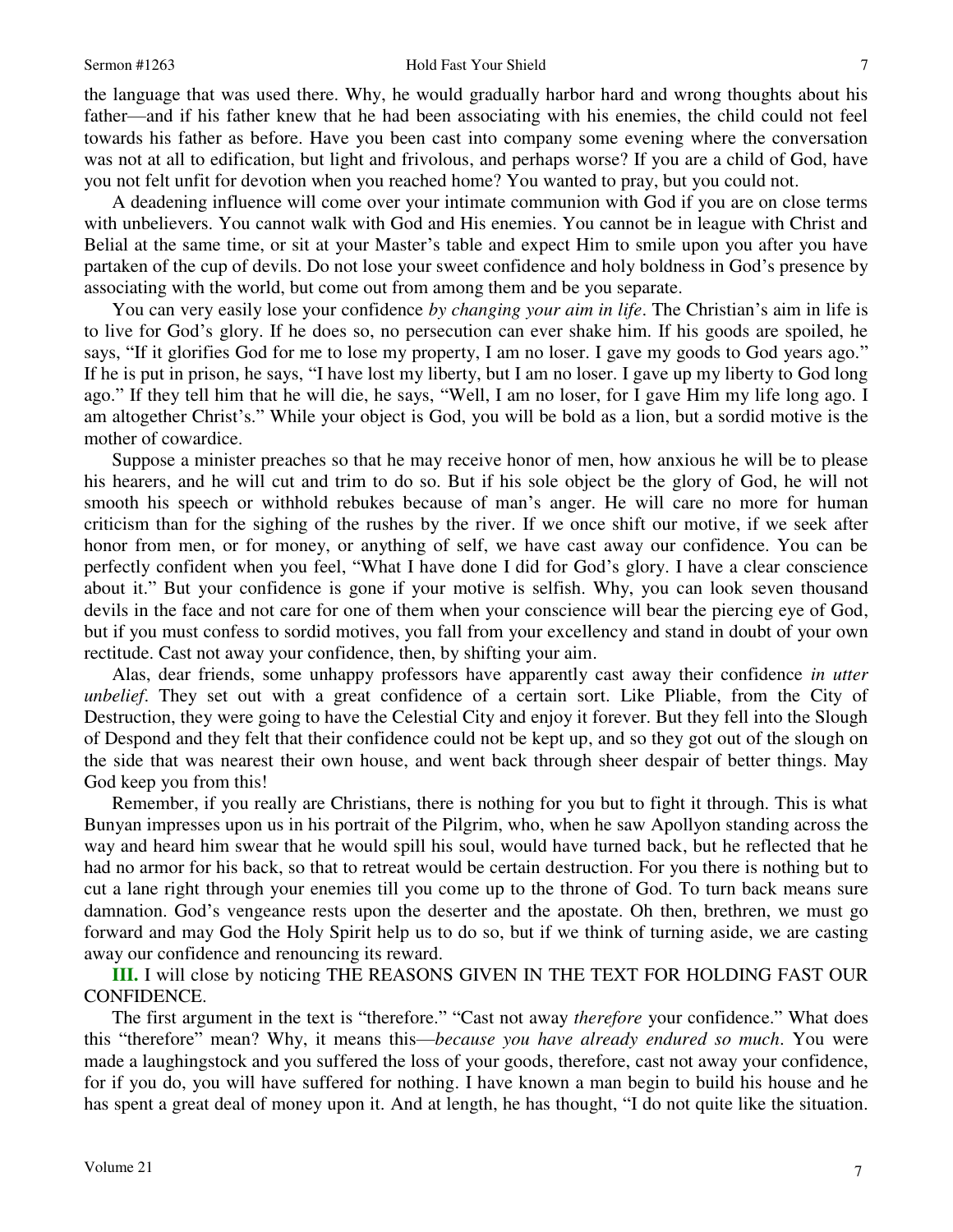Shall I finish the building?" One strong argument for going on has been this, "I have spent so much money on it; I must go through with it."

 Now, some of you have spent much upon your faith. By God's grace you have been for years following on to know the Lord. You bore the troubles of your early youth when, perhaps, father and mother were against you and you were bold then for Christ. Some of you have been known as Christian working men for years and you have encountered the chaff of the workshop for many a month, and yet you have not gone back. Well, you have spent a good deal upon your faith—never give it up, my brother, never give it up. If, for your Lord's sake, you have had the honor to be abused and scandalized, do not turn your back now.

 What? Have you half routed the enemy and will you now flee? Believe me, the rest of them will be routed, too. Yon cowards have fled before you already, fight on till the rest are vanquished. "But," you say, "they come up thick and fast." So much the better, for so much the grander the victory in the end. You can overcome them—by God's grace you can. Do not lose the victories which you have already gained. If it was wise to go so far, it will be wise to go on to the end. Cry for grace to persevere, for he that endures to the end, the same shall be saved, and only he. Having gone so far, it will be disgraceful to turn back now. Do not even think of it.

 I remember going over the Col D'Obbia on the Alps and when I got a little way down I found myself on a steep mountain side upon a mass of loose earth and slate. There seemed to me to be some miles of almost perpendicular descent and no road. My head began to swim. I set my feet fast down in the loose soil, turned my back to the scene below me, my face to the hillside, and stuck my hands into the earth to hold as best I could. I cried to my friend, "I shall never go down there. I will go back." He coolly replied, "Just look where you have come from." When I looked up, it appeared to be much worse to try and clamber up than it could possibly be to go down and so he remarked, "I think you had better go on, for it is worse going back." So, brethren, we must go on, for it will be worse going back. Let us never think of retreating, but gird up the loins of our mind and push onward with firm resolution, by the help of the Spirit of God.

 Here is the other argument—Do not cast away your confidence, for *it has great recompense of reward*. There is a reward in it *now,* for it makes us *happy*. When we are sweetly confident in God and do not molest ourselves with doubts and fears, how happy we are! Who has not read Cowper's beautiful description of the cottager with her pillow lace and bobbins, who knew no more than, "her Bible true, a truth the learned Frenchman never knew"—who was just as happy as the days were long? We are never so happy as when, in childlike simplicity, we trust our God without a doubt. Do not cast away your confidence, since it yields you such pure delight.

 But it makes you so *strong*, too—strong both to bear and labor. When you are like a child in confidence before God, you can endure pain and reproach right bravely.

> *"If on my face, for Thy dear name, Shame and reproach shall be, I'll hail reproach and welcome shame, For Thou'lt remember me."*

You can bear, like Atlas, a world upon your shoulders when you have God within you. If He is near, you laugh at difficulties, and as for impossibilities, there are no such things. Brethren, hold fast your confidence, because it ministers to your strength.

 And moreover, it makes you *victorious*. Many a man has been won to Christ by the confidence of simple Christians. Our doubts and fears are mischievous. They are thistle seed, they sow unbelief in others, but our childlike reliance upon God, our humble joy in our dear Father's care, and our unmoved resolution through thick and thin to stick to our Master is likely to convert others, by God's good Spirit, to the right way. Therefore, cast not away your confidence.